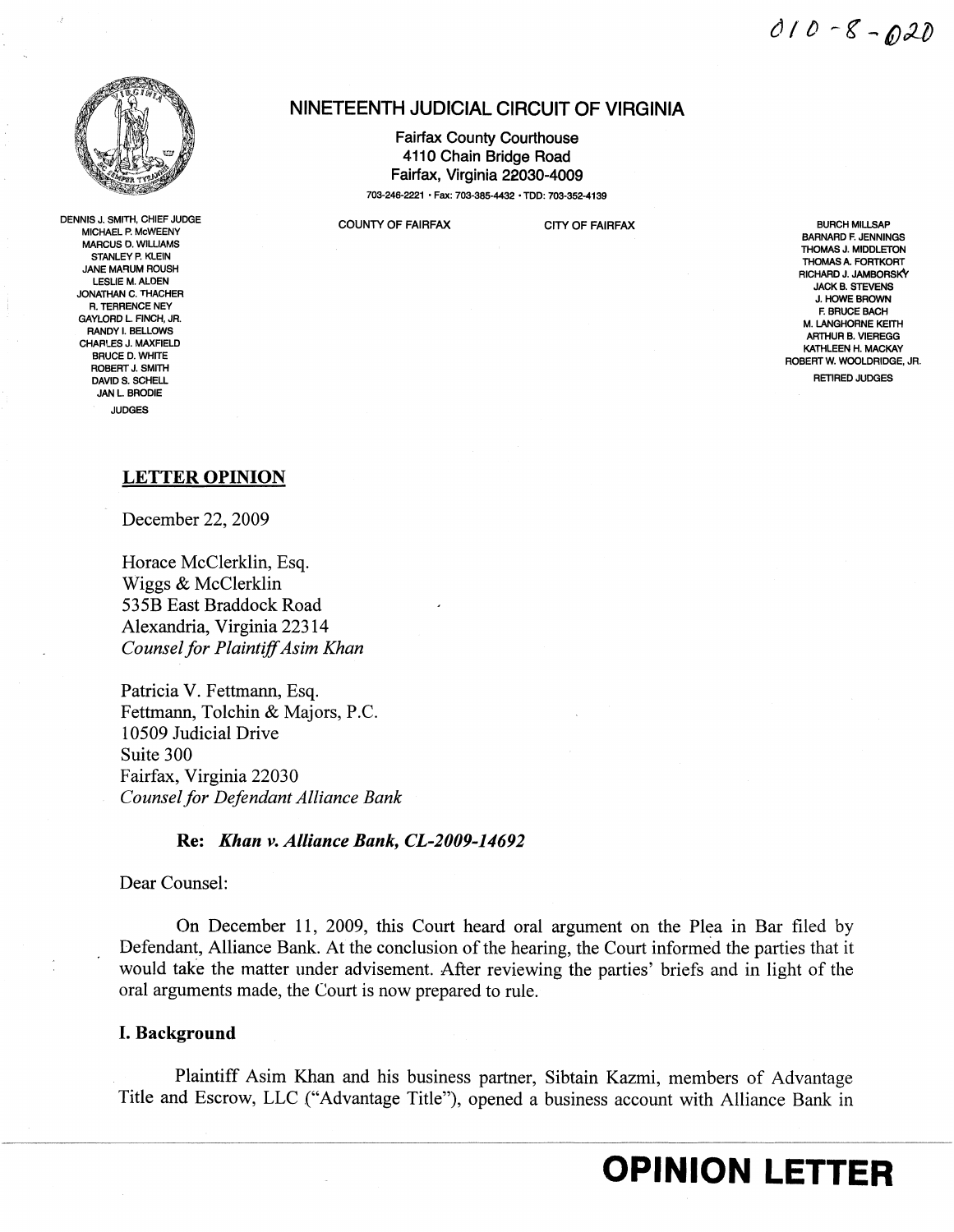*Re: Khan* v. *Alliance Bank Case No. CL-2009-14692 December* 22, *2009 Page* 2 *0/6* 

November 2003. Both were signatories on the account. The parties' business relationship soured over time.

On May 12, 2009, Kazmi wrote a letter to Alliance Bank requesting that Khan be removed as a signatory from all the accounts of Advantage Title. On May 20, 2009, Khan wrote Alliance Bank a \$35,000 check from the business account in exchange for a cashier's check. On May 21, 2009, Kazmi delivered an "Affidavit of Unauthorized Transaction" to Alliance Bank, stating that the \$35,000 cashier's check was "fraudulently obtained." In response, Alliance Bank issued a stop payment on the cashier's check issued to Khan and re-credited the money to Advantage's account. Defendant then wrote a letter to counsel for Khan and Kazmi informing them that the funds in the Joint Account would be interpleaded with the Court. In June 2009, Kazmi's counsel sent Alliance Bank a letter requesting that it transfer the funds per a joint agreement between the parties, which was signed by both Khan and Kazmi. Counsel's letter stated that this arrangement would "avoid the necessity of an interpleader action." The "Joint Agreement to Close Account" directed Alliance Bank to wire transfer the balance of Advantage Title's account, which included the \$35,000 referenced above, to the trust account of Kazmi's attorney. Defendant wired this money pursuant to the signed instructions from Khan and Kazmi.

Khan, as an individual, now asserts claims against Alliance Bank for conversion, breach of contract and specific performance for issuing the initial stop payment order on the \$35,000 cashier's check. Asserting that the cashier's check constituted an unconditional promise of payment per Va. Code  $\S$  8.3A-106, Khan claims he is entitled to damages, interest and attorney's fees pursuant to Va. Code § 8.3A-411.

#### **II. Analysis**

#### A. Legal Standard

"A plea in bar is a responsive pleading that reduces the litigation to a single issue, whicll if proven, creates a bar to the plaintiffs right of recovery." *Cooper Industries, Inc.* v. *Melendez,*  260 Va. 578, 594, 537 S.E.2d 580, 590 (2000) (quoting *Kroger ('0.* v. *Appalachian Power Co.,*  244 Va. 560, 562, 422 S.E.2d 757, 758 (1992)). The party asserting the plea in bar bears the burden of proof. *Id.* When considering the pleadings, "the facts stated in the plaintiffs' motion for judgment [are] deemed true." *Glascock v.Laserna,* 247 Va. 108, 109, 439 S.E.2d 380, 380 (1994).

#### B. Findings

The subject matter of this litigation is governed by the terms of the Uniform Commercial Code ("U.C.C."), as adopted by Virginia. The U.C.C. preempts principles of common law and equity that are inconsistent with either its provisions or its purposes and policies. Va. Code § 8.1A-103, Official Comment 2. This Court finds that plaintiff's common law claims of conversion, breach of contract and specific performance fall within the purposes and policies

## **OPINION LETTER**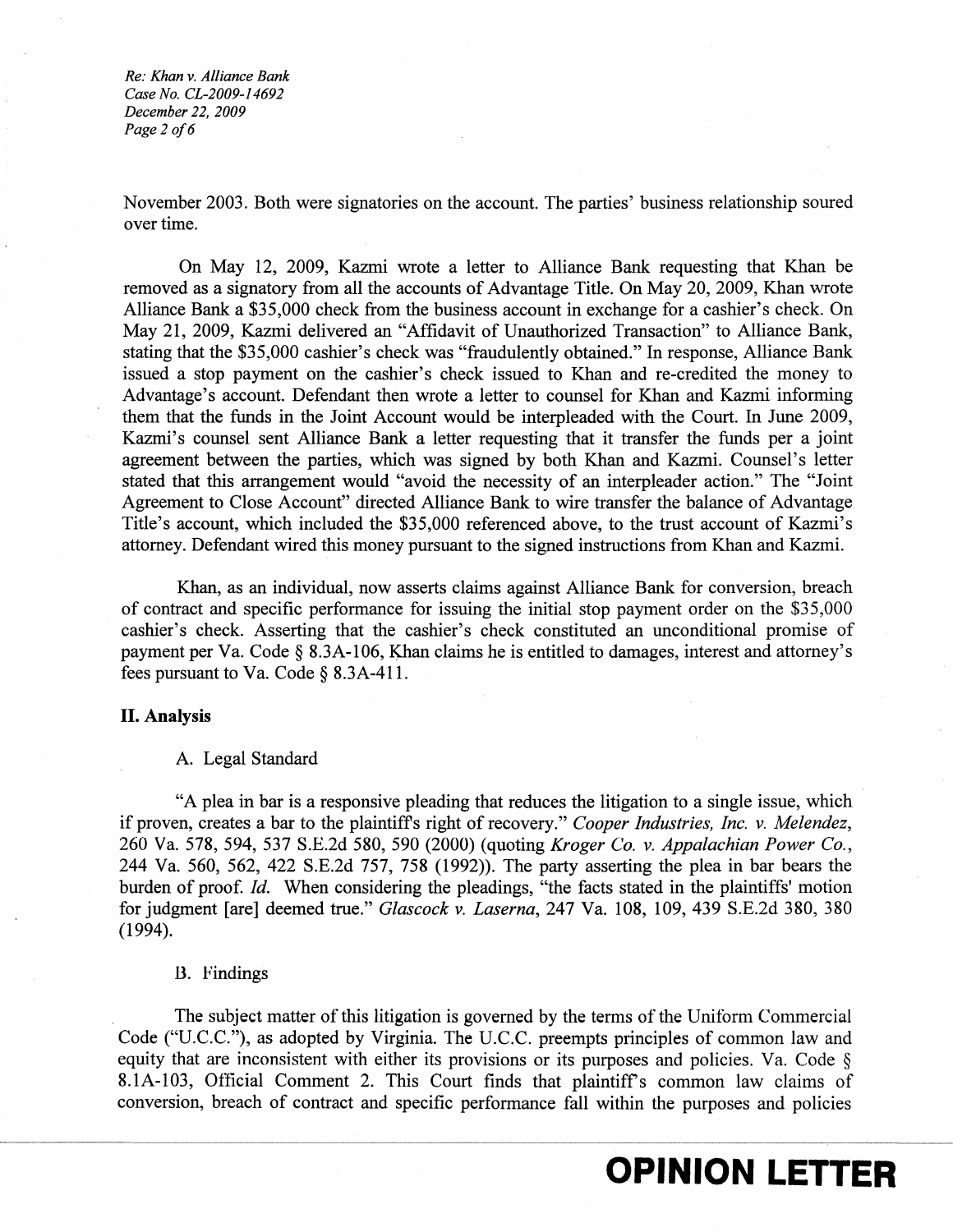*Re: Khan* v. *Alliance Bank Case No. CL-2009-14692 December 22,2009* Page 3 of 6

advanced by the U.C.C., and that they are preempted by its terms. Article 3 specifically regulates cashier's checks. Unlike a personal check, these checks carry the promise of the bank to the holder. Va. Code § 8.4-403, Official Comment 4. As a result, if a bank chooses not to honor a cashier's check as an accommodation to its customer, its liability is governed by Va. Code § 8.3A-411. That section provides:

(a) As used in this section, "obligated bank" means the acceptor of a certified check or the issuer of a cashier's check or teller's check bought from the issuer.

(b) If the obligated bank wrongfully (i) refuses to pay a cashier's check or certified check, (ii) stops payment of a teller's check, or (iii) refuses to pay a dishonored teller's check, the person asserting the right to enforce the check is entitled to compensation for expenses and loss of interest resulting from the nonpayment and may recover consequential damages if the obligated bank refuses to pay after receiving notice of particular circumstances giving rise to the damages.

(c) Expenses or consequential damages under subsection (b) are not recoverable if the refusal of the obligated bank to pay occurs because (i) the bank suspends payments, (ii) the obligated bank asserts a claim or defense of the bank that it has reasonable grounds to believe is available against the person entitled to enforce the instrument, (iii) the obligated bank has a reasonable doubt whether the person demanding payment is the person entitled to enforce the instrument, or (iv) payment is prohibited by law.

The issue thus becomes whether Alliance Bank "wrongfully" refused to honor the cashier's check. "If the bank is not obligated to pay, there is no recovery." Va. Code § 8.3A-411, Official Comment 3. Defendant asserts four affirmative defenses: (1) The terms of Plaintiff's business account agreement with Alliance Bank permitted Defendant to stop payment on the cashier's check under the circumstances which occurred; (2) The terms of  $\S$  8.3A-411(c) release Defendant from its obligation to pay; (3) The Bank's obligation to pay was discharged by the "Joint Agreement to Close Account," which caused the Bank to relinquish its right to file an interpleader action; and (4) The "hold harmless" provision of the "Joint Agreement to Close Account" protects the Bank against Plaintiff's claims.

The Court finds that the terms of § 8.3A-411(c) prevent the plaintiff from prevailing upon a claim under Va. Code § 8.3A-411(b).<sup>1</sup> Defendant argues that Va. Code § 8.3A-411(c) provides the Bank with a statutory defense to the Plaintiff's claims. Under that section, a bank may dishonor or stop payment on a cashier's check, if: (1) The bank suspends payments; (2) The obligated bank asserts a claim or defense of the bank that is has reasonable grounds to believe is available against the person entitled to enforce the instrument; (3) The obligated bank asserts has

<sup>&</sup>lt;sup>1</sup> Therefore, the Court does not reach the other defenses raised by Alliance Bank.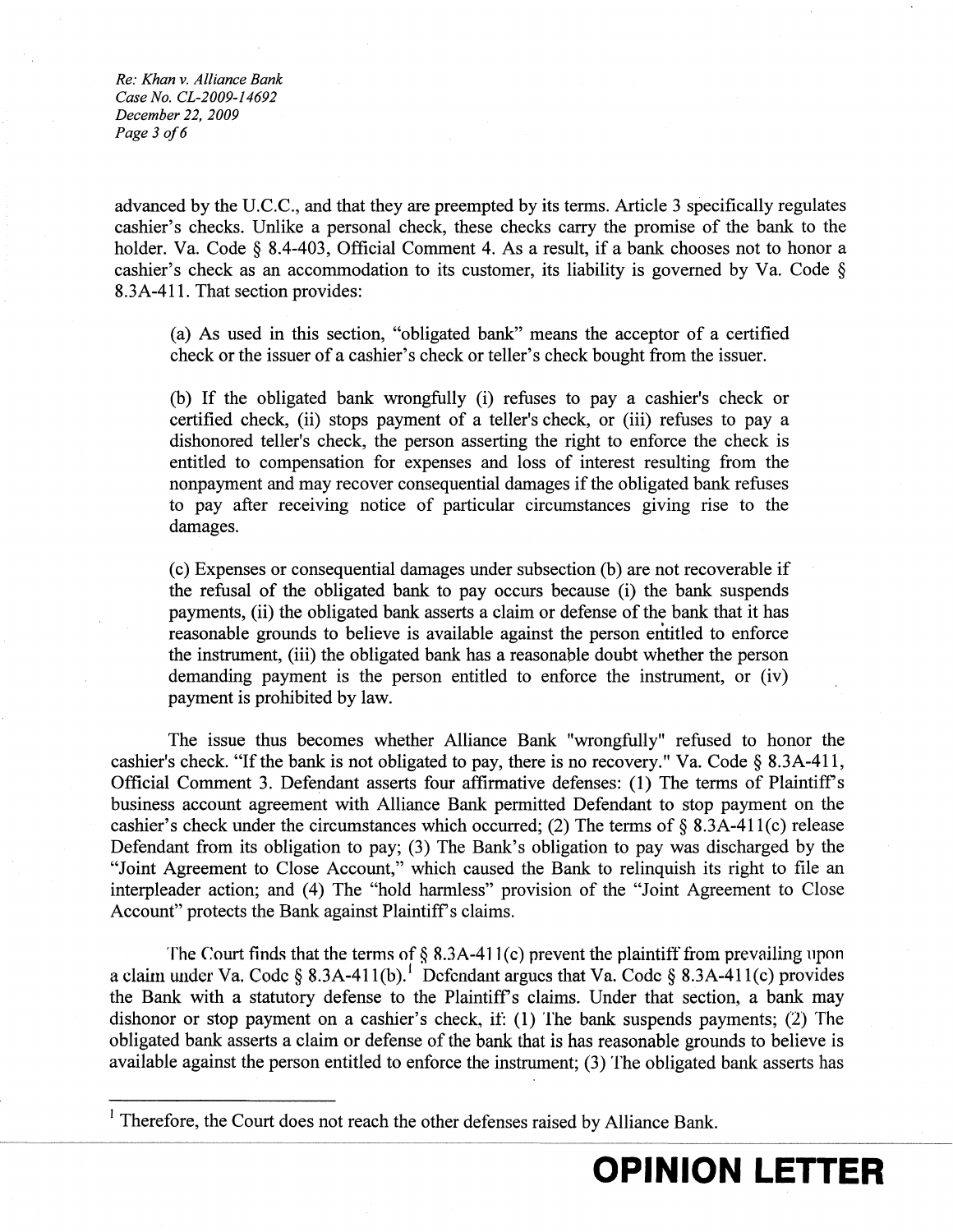*Re: Khan* v. *Alliance Bank Case No. CL-2009-14692 December* 22, *2009 Page* 4 *0/6* 

a reasonable doubt whether the person demanding payment is the person entitled to enforce the instrument; or (4) Payment is prohibited by law. Va. Code  $\S$  8.3A-411(c).

Here, the undisputed facts show that Alliance Bank stopped payment on the cashier's check because Kazmi advised Alliance Bank that Khan had procured the cashier's check by fraud. A bank may stop payment on its cashier's check if it has reasonable grounds to believe the check was procured by fraud. *See, e.g., EA Management* v. *JP Morgan Chase Bank,* No. 07 11629,2008 U.S. Dist. LEXIS 78232, \*17 (E.D. Mich. Oct. 6, 2008); *Hart* v. *North Fork Bank,*  37 A.D.3d 414,415 (N.Y. App. Div. 2007) (holding that a bank may stop payment on its cashier's check if "there is evidence of fraud"); *In re Johnson,* No. 04-83665, 2005 Bankr. LEXIS 2568, \*6 (Bankr. C.D. Ill. December 20, 2005) ("A bank may be justified in stopping payment on a cashier's or teller's check in cases of error or fraud.").

In this case, Kazmi presented Alliance Bank with a sworn affidavit, stating that authorization for the \$35,000 check drawn from Advantage's account was never given by any authorized representative of the company and that the check was "insofar as the affiant is concerned...fraudulently obtained." The Court finds that this Affidavit presented the Bank with reasonable grounds to believe the check was procured by fraud.

In a remarkably similar case, the United States District Court for the Eastern District of Michigan found that the Bank properly stopped payment on a cashier's check after it was advised that it was procured by fraud. *EA Management,* 2008 U.S. Dist. LEXIS 78232, at \*17. In that case, the plaintiff was the holder of  $33 \frac{1}{3}$  percent of the outstanding stock of Direct Lending, a mortgage lender. The plaintiff entered into an agreement to sell back his interest in Direct Lending to the other shareholder, in accordance with a "Purchase Agreement." *Id.* at \*3. During the time in which the plaintiff was scheduled to be repaid for his interest in Direct Lending, but before he received full payment, he wrote himself two checks out of Direct Lending's account. *Id.* at \*5. After depositing this money into his own personal account with the Bank, he obtained three cashier's checks. *Id.* at \*6. Shortly after procuring the cashier's checks, the Bank was contacted by Direct Lending's other shareholder. The Bank was advised that the two checks plaintiff had written out of Direct Lending's account were procured by fraud. The Bank then refused to honor the cashier's checks. *Id.* 

In *EA Management,* the Court found that the bank did not "wrongfully" refuse to honor its cashier's check under M.C.L. § 440.3411.<sup>2</sup> *ld.* at \*21. This Court finds the reasoning in the

 $2$  The Court found that the plaintiff only had standing to challenge the cashier's check for which he was the payee. *Id.* at \*14.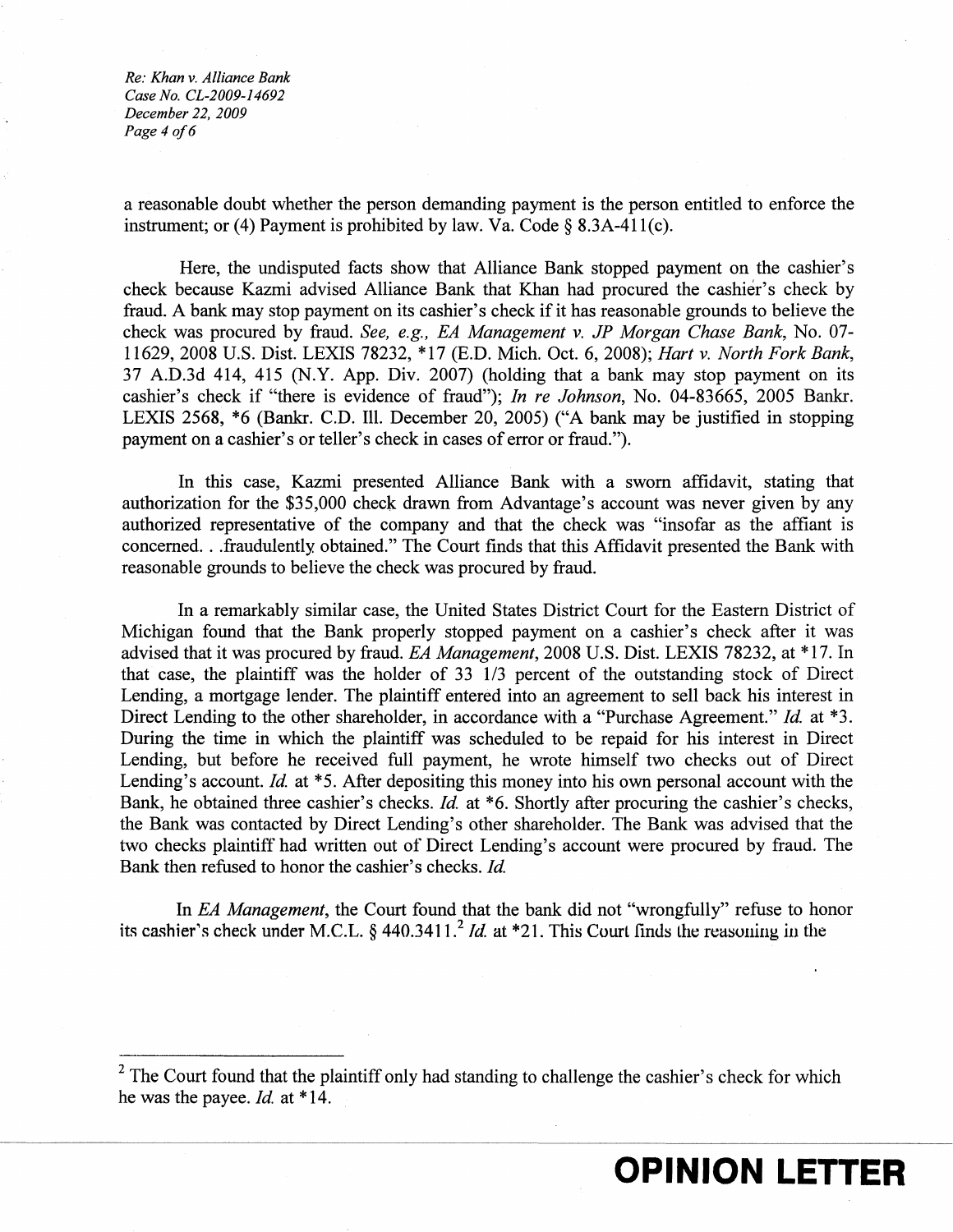*Re: Khan v. Alliance Bank Case No. CL-2009-14692 December* 22, *2009 Page* 5 *0/6* 

*EA Management* case persuasive.<sup>3</sup> The Michigan statute and the Virginia statute are identical. Like *EA Management,* Alliance Bank was informed by its customer that the funds used to procure the cashier's check were fraudulently obtained. Under the circumstances, the bank had reasonable grounds to believe the check was procured by fraud. Therefore, Alliance Bank is not liable to the defendant under Va. Code  $\S$  8.3A-411(b).

Plaintiffs argument rests upon the foundation that Defendant's refusal to honor the cashier's check was "wrongful". Section 8.3A-411 makes it clear that if a bank does not "wrongfully" refuse to pay its cashier's check, it will not incur liability. Va. Code § 8.3A-411, Official Comment 3. Plaintiff argues that because the alleged fraud was against Advantage Title and not Defendant, he may still bring a claim to enforce the cashier's check. In support of his position, Plaintiff contends that the Bank may not refuse to pay a cashier's check based on a defense that the remitter has.<sup>4</sup> Va. Code § 8.3A-411, Official Comment 2; *Patriot Bank v. Navy Fed. Credit Union,* 58 Va. Cir. 251, 256 (Fairfax Co. 2002).<sup>5</sup> While that is undoubtedly a correct statement of law, it is of no avail in the instant case for the following reason: If it is in fact true that the cashier's check was obtained by fraud, the victim of that fraud is not only Advantage Title but Alliance Bank as well. Therefore, the allegations of fraud also implicate the Bank, and thus it has a right to assert them as a defense. *See EA Management,* 2008 U.S. Dist. LEXIS 78232, at \*22.

3 The Court in *EA Management* states:

Elias admits that he procured Check No. 2253 and the Starter Check through fraud. However, Elias says, because the fraud was against Direct Lending not JP Morgan, he may still bring a claim to enforce the three Cashier's Checks. This argument lacks merit. Elias falsely represented to JP Morgan that he was lawfully entitled to Check No. 2253 and the Starter Check. Elias then used funds obtained through this fraudulent transaction to fund the three Cashier's Checks at issue. When Direct Lending contacted JP Morgan to stop payment on the checks, the burden of covering the funds listed on the three checks fell solely to JP Morgan. Therefore, the transaction was not only an attempt to defraud Direct Lending, but also JP Morgan. *Id.* at \*21-\*22.

<sup>4</sup> The remitter is the person or entity who purchases the cashier's check. Va. Code § 8.3A-103(a)  $(11)$ . In this case, the remitter is Advantage Title.

5 The Court in *Patriot Bank* did not deal with allegations of fraud. Rather, it addressed the sufficiency of the cashier's check's endorsements. *See Patriot Bank* v. *Navy Fed Credit Union,*  58 Va. Cir. 251 (Fairfax Co. 2002).